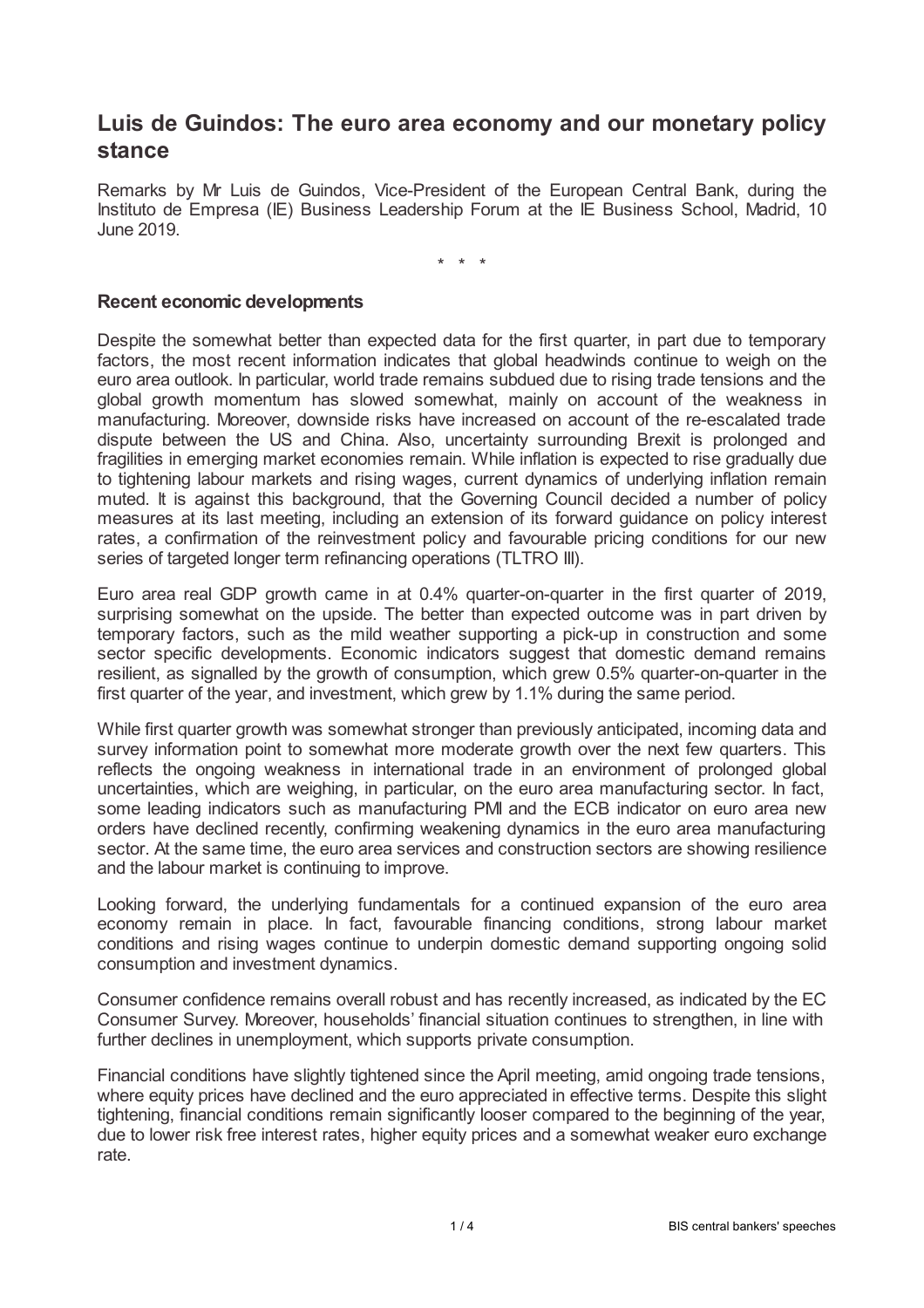In addition, financing conditions for euro area non-financial corporations (NFCs) remain very favourable. Lower costs of equity and market-based debt have meant a decline in the nominal cost of external financing for NFCs. Bank lending rates for firms and households remain close to historical lows as bank funding conditions remain favourable, also supported by our new series of TLTRO III. Moreover, the recent SAFE Survey reported that access to finance was considered the least important obstacle for small and medium enterprises.

Labour markets remain robust, as figures of employment growth were higher than expected and unemployment continued to decrease. Employment growth was 0.3%, which is higher than anticipated, albeit lower than the average quarterly growth of 0.4% that has characterized the second quarter of previous years. Furthermore, euro area unemployment came in at 7.6% in April, the lowest since August 2008.

Overall, our assessment on the euro area economic outlook is broadly reflected in the June 2019 Eurosystem staff macroeconomic projections for the euro area. These projections foresee annual real GDP increasing by 1.2% in 2019, 1.4% in 2020 and 1.4% in 2021. Compared with the March 2019 ECB staff macroeconomic projections, the outlook for real GDP growth has been revised up by 0.1 percentage points for 2019 and has been revised down by 0.2 percentage points for 2020 and by 0.1 percentage points for 2021.

At the same time, there are clear downside risks to this central scenario, largely on account of the prolonged presence of uncertainties relating to the international environment. These uncertainties could weaken or delay the recovery in external demand and also weigh on euro area investment and consumption dynamics.

With regards to inflation, euro area annual HICP inflation was 1.2% in May 2019, after 1.7% in April, reflecting mainly lower energy and services price inflation. On the basis of current futures prices for oil, headline inflation is likely to decline over the coming months, before rising again towards the end of year. Measures of underlying inflation remain rather muted, having moved largely sideways over recent months.

At the same time, inflation dynamics are supported by strengthening labour cost pressures amid high levels of capacity utilisation and tightening labour markets. In fact, recent data on negotiated wages point towards a continuation in the upward trend in wage growth, which is expected to gradually push up underlying inflation.

Market based measures of long term inflation expectations have further declined, while surveybased measures have remained stable. The probability of deflation implied by options markets remains low and continues to suggest that deflation risks remain contained. Yet, market-based measures of inflation expectations point to a prolonged period or low inflation, indicating only a very gradual return to levels close to, but below 2%. Nevertheless, survey-based measures of inflation expectations have remained anchored.

This assessment is also broadly reflected in the latest June 2019 Eurosystem staff projections, which foresee inflation at 1.3% for 2019, 1.4% for 2020, and 1.6% for 2021. Compared with the March 2019 ECB staff macroeconomic projections, the outlook for HICP inflation has been revised slightly up for 2019 and revised slightly down for 2020. Annual HICP inflation excluding energy and food is expected to be 1.1% in 2019, 1.4% in 2020 and 1.6% in 2021.

## **The monetarypolicystance**

Against this overall background, the Governing Council took a number of monetary policy decisions at its recent meeting in Vilnius in early June.

First, the Governing Council decided to adjust its forward guidance on the key ECB interest rates. We now expect these to remain at their present levels at least through the first half of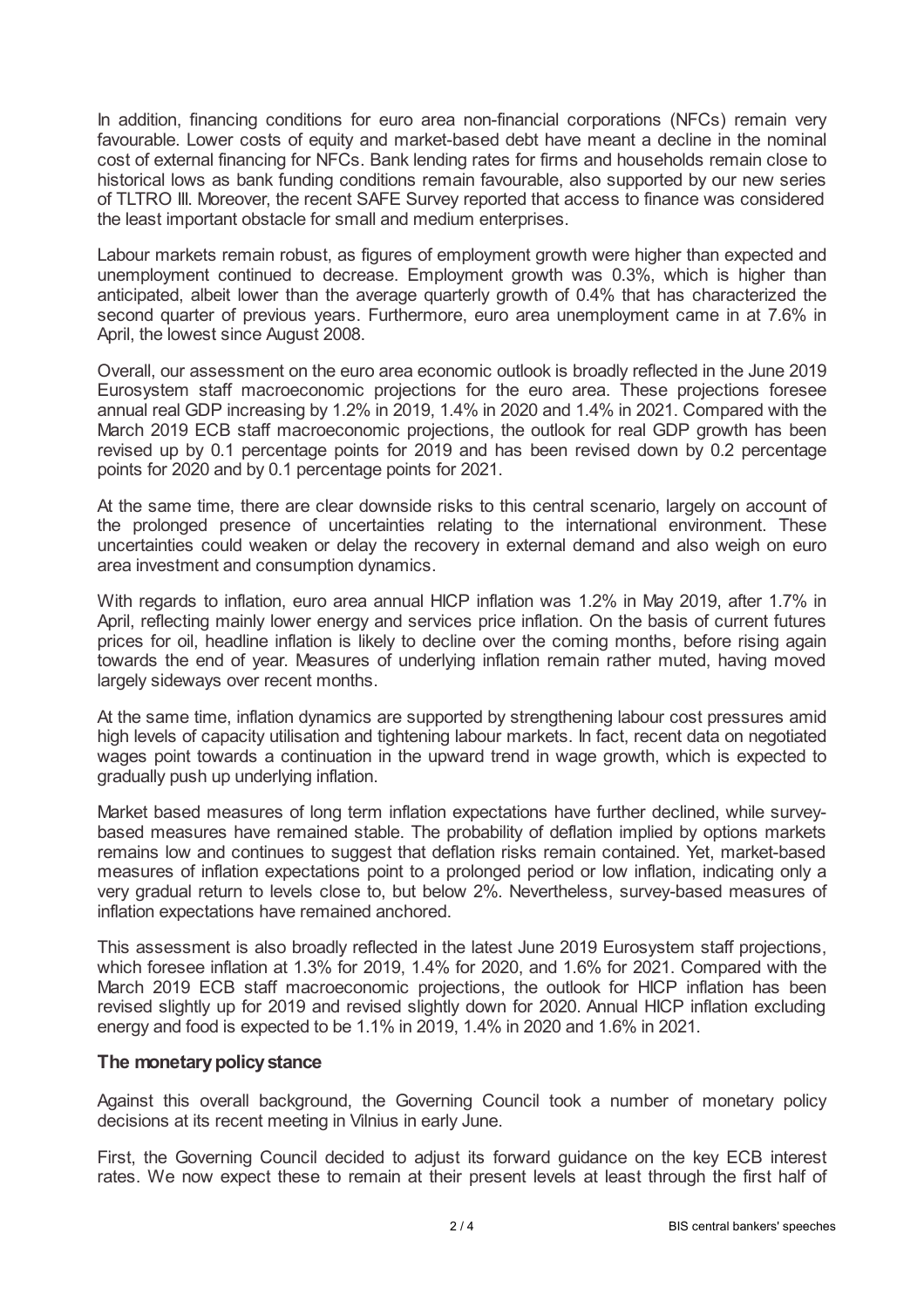2020, and in any case for as long as necessary to ensure the continued sustained convergence of inflation to levels that are below, but close to, 2% over the medium term.

This formulation consists of two parts. There is a date-based element – that interest rates are expected to remain at their present levels "at least through the first half of 2020". And there is a state-contingent element – that rates will remain unchanged "in any case for as long as necessary to ensure the continued sustained convergence of inflation to levels that are below, but close to, 2% over the medium term".

Shifting the date-based part of our rate guidance outwards ensures that our monetary accommodation is not weakened by premature expectations of a rate hike.

In addition, the state-dependent element ensures that our monetary policy stance will remain accommodative for as long as necessary and will evolve gradually following incoming economic data.

Second, we reiterated our forward guidance on reinvestment. We intend to continue reinvesting, in full, the principal payments from maturing securities purchased under the asset purchase programme for an extended period of time, past the date when we start raising the key ECB interest rates, and in any case for as long as necessary to maintain favourable liquidity conditions and an ample degree of monetary accommodation.

Our reinvestment policy continues to provide a significant degree of policy stimulus. In fact, by linking the reinvestment horizon to the date when we start raising the key ECB interest rates, we are reinforcing the stimulative effects of our forward guidance as market expectations for the reinvestment horizon should evolve in line with expectations for the date of rate lift-off.

Third, we decided on the pricing modalities of the new series of quarterly targeted longer-term refinancing operations (TLTRO III), which we had already announced in March. The aim of these operations is to offer long-term funding at attractive conditions to banks, which will help to preserve favourable bank lending conditions and support the smooth and efficient bank-based transmission of monetary policy.

This series of operations will start in September 2019 and end in March 2021, and have a maturity of two years each.

At our last meeting, we decided that the interest rate in each operation will be set at a level that is 10 basis points above the average rate applied in the Eurosystem's main refinancing operations over the life of the respective TLTRO. For banks whose eligible net lending exceeds a benchmark, the rate applied in TLTRO III will be lower and can be as low as the average interest rate on the deposit facility prevailing over the life of the operation plus 10 basis points.

We also assessed the impact of negative rates on the euro area economy and concluded that, at this point in time, the positive contribution of negative rates to the accommodative monetary policy stance and to the sustained convergence of inflation is not undermined by possible side effects on bank-based intermediation. However, we will continue to monitor carefully the bankbased transmission of monetary policy and the case for mitigating measures.

Overall, we are confident that the monetary policy measures will provide the monetary accommodation necessary for inflation to remain on a sustained path towards levels that are below, but close to, 2% over the medium term. Indeed, they ensure that financial conditions will remain very favourable, supporting the euro area expansion, the ongoing build-up of domestic price pressures and, thus, headline inflation developments over the medium term.

At the same time, we remain alert in the wake of mounting global uncertainties. The Governing Council is, therefore, determined to act in case of adverse contingencies and also stands ready